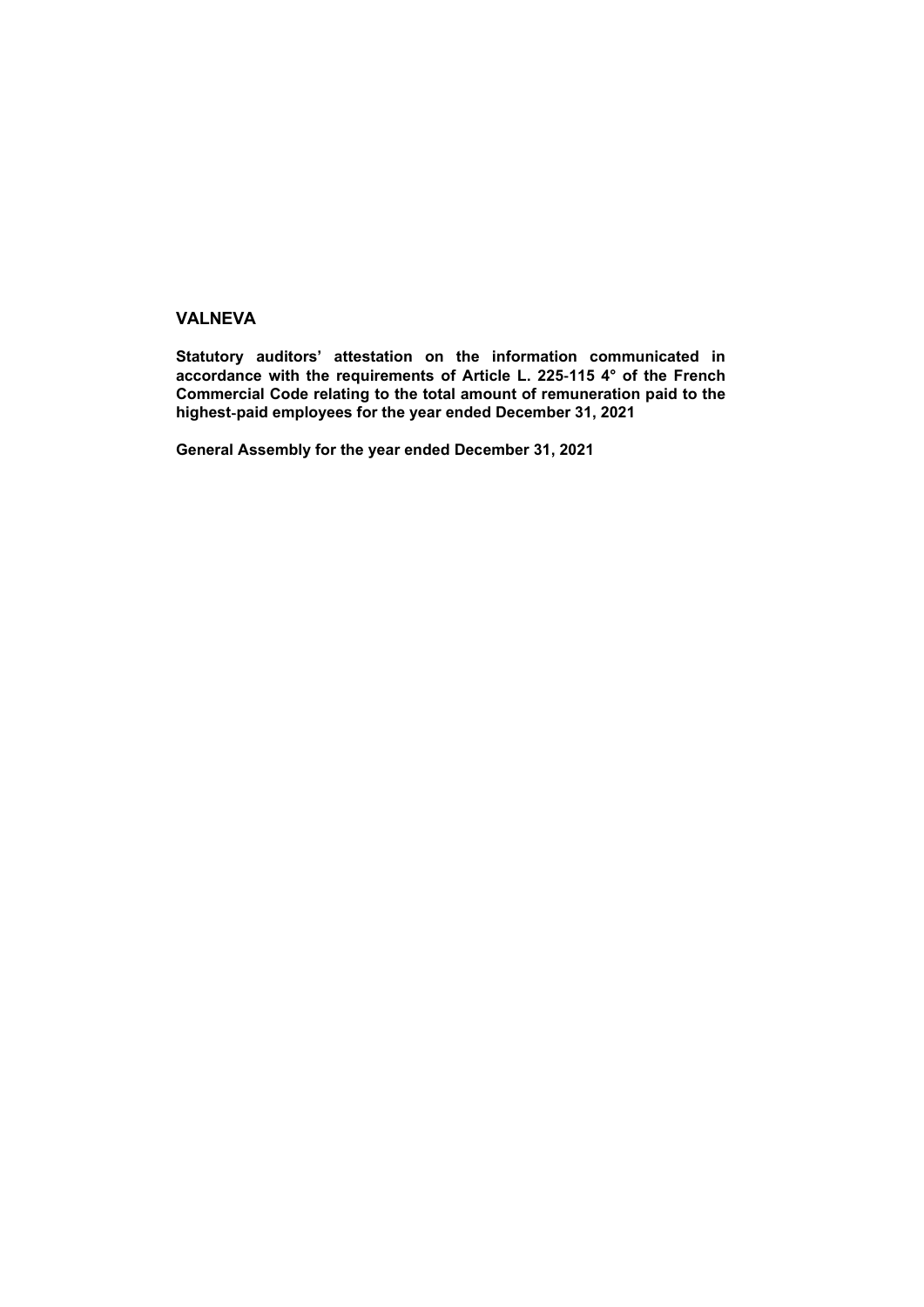**PricewaterhouseCoopers Audit** 63 rue de Villiers 92 200 Neuilly-sur-Seine S.A.S. au capital de € 2.510.460 672 006 483 R.C.S. Nanterre

Commissaire aux Comptes Membre de la compagnie régionale de Versailles et du Centre **Deloitte & Associés** 6, place de la Pyramide 92908 Paris-La Défense cedex S.A.S. au capital de 2 188 160 € 572 028 041 R.C.S. Nanterre

Commissaire aux Comptes Membre de la compagnie régionale de Versailles et du Centre

**Statutory auditors' attestation on the information communicated in accordance with the requirements of Article L. 225**‑**115 4° of the French Commercial Code relating to the total amount of remuneration paid to the highest**‑**paid employees for the year ended December 31, 2021**

**General Assembly for the year ended December 31, 2021**

*This is a free translation into English of a report issued in French and it is provided solely for the convenience of English-speaking users. This report should be read in conjunction with and construed in accordance with French law and professional standards applicable in France*

To the Annual General Meeting of Valneva, **VALNEVA** 6 rue Alain Bombard 44800 Saint Herblain

In our capacity as statutory auditors of your Company and in compliance with the requirements of Article L. 225- 115 4° of the French Commercial Code (Code de commerce), we have prepared this attestation on the information relating to the total amount of remuneration paid to the highest-paid employees for the year ended December 31, 2021, contained in the attached document.

This information was prepared under the Directeur Général' responsibility.

Our role is to attest this information.

In the context of our role as statutory auditors (Commissaires aux comptes), we have audited the annual financial statements of your company for the year ended December 31, 2021. Our audit was conducted in accordance with professional standards applicable in France, and was planned and performed for the purpose of forming an opinion on the annual financial statements taken as a whole and not on any individual component of the accounts used to determine the total amount of remuneration paid to the highest-paid employees. Accordingly, our audit tests and samples were not carried out with this objective and we do not express any opinion on any components of the accounts taken individually.

We performed those procedures which we considered necessary to comply with the professional guidance issued by the French Institute Statutory Auditors (Compagnie nationale des commissaires aux comptes) for this type of engagement. These procedures, which constitute neither an audit nor a review, consisted in performing the necessary reconciliations between the total amount of remuneration paid to the highest-paid employees and the accounting records, and verifying that it is consistent with the data used to prepare the annual financial statements for the year ended December 31, 2021.